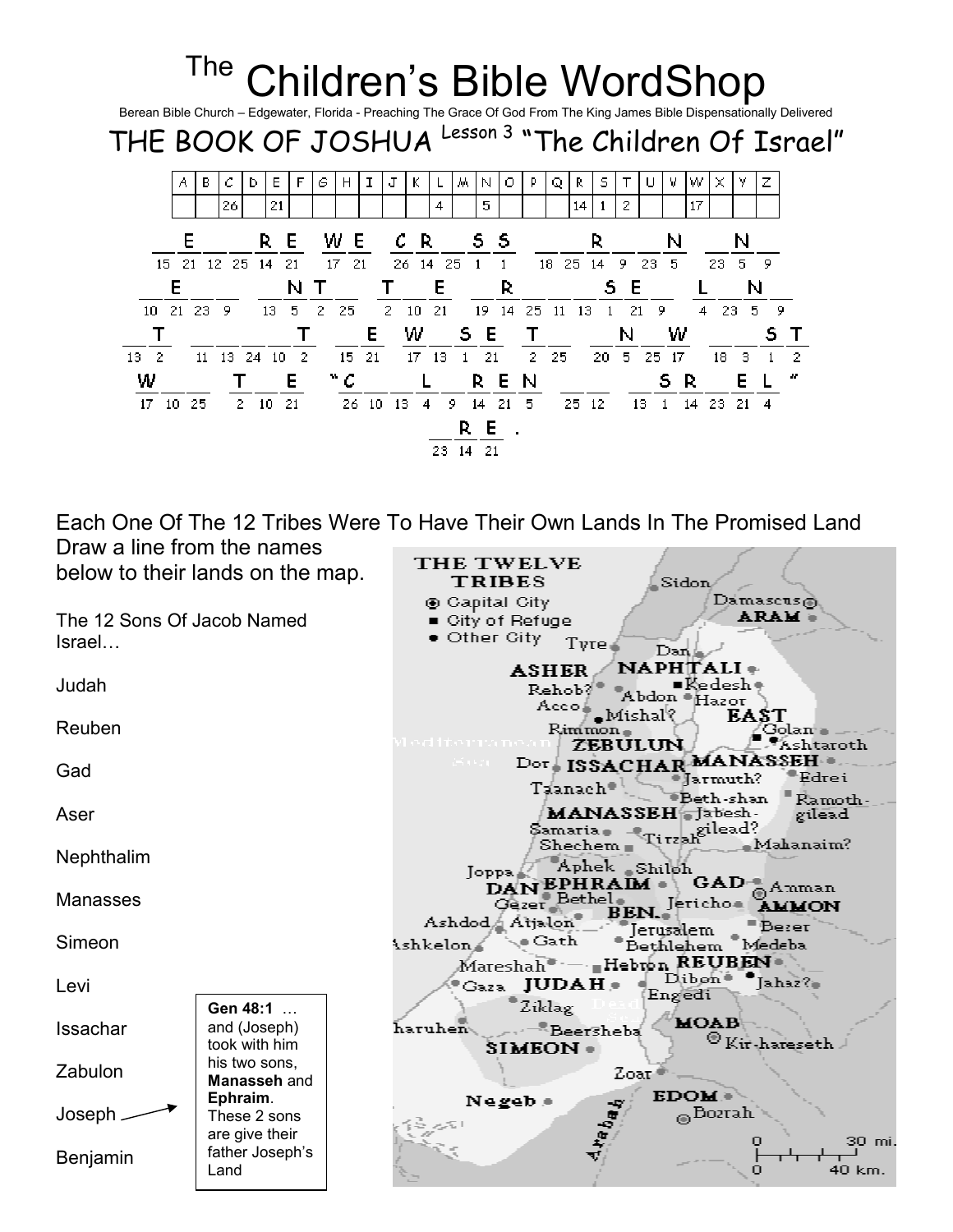P1 The 12 tribes of Israel are really just one big family. The father of this family called the Children of Israel was a man called Jacob. Jacob had 12 sons. These 12 sons grew up and became the heads of their own families.

P2 The book of Revelation lists the names of the 12 sons or tribes of Israel.

P3 God will raise up these tribes again in the future to rule over the planet earth. By the way the book of Revelation does not end in an S.

P4 Here is list from Revelation: Rev 7:5-8 Of the tribe of Judah were sealed twelve thousand. Of the tribe of Reuben were sealed twelve thousand. Of the tribe of Gad were sealed twelve thousand. Of the tribe of Aser were sealed twelve thousand. Of the tribe of Nephthalim were sealed twelve thousand. Of the tribe of Manasses were sealed twelve thousand. Of the tribe of Simeon were sealed twelve thousand. Of the tribe of Levi were sealed twelve thousand. Of the tribe of Issachar were sealed twelve thousand. Of the tribe of Zabulon were sealed twelve thousand. Of the tribe of Joseph were sealed twelve thousand. Of the tribe of **Benjamin** were sealed twelve thousand.

P4 Paul, our Apostle in the age of Grace had dual citizenship. He was a Roman Gentile and Jewish as well through the tribe of Benjamin.

P5 Rom 11:1 I Paul say then, Hath God cast away his people? God forbid. For I also am an Israelite, of the seed of Abraham, of the tribe of Benjamin.

P6 So the "Children Of Israel" was actually one big family with twelve sons born of one man Jacob. God changed Jacob's name from Jacob to Israel.

P7 The root of the name Jacob means "heel catcher". Heel catcher basically means cheater. God changed Jacob's name to Israel which means: He will rule as God.

P8 Genesis 32:28 And he <sup>GOD</sup> said, Thy name shall be called no more Jacob, but Israel: for as a prince hast thou power with God and with men, and hast prevailed.

P9 Today, in the age of Grace, we are not a part of any of the 12 tribes. We are a part of the Lord Jesus Christ who was of the tribe of Judah!

P10 So God promised Israel Jacob land for all his children. There are 12 male children. They marry and produce many children. This family becomes the "nation of Israel".

- More Next Week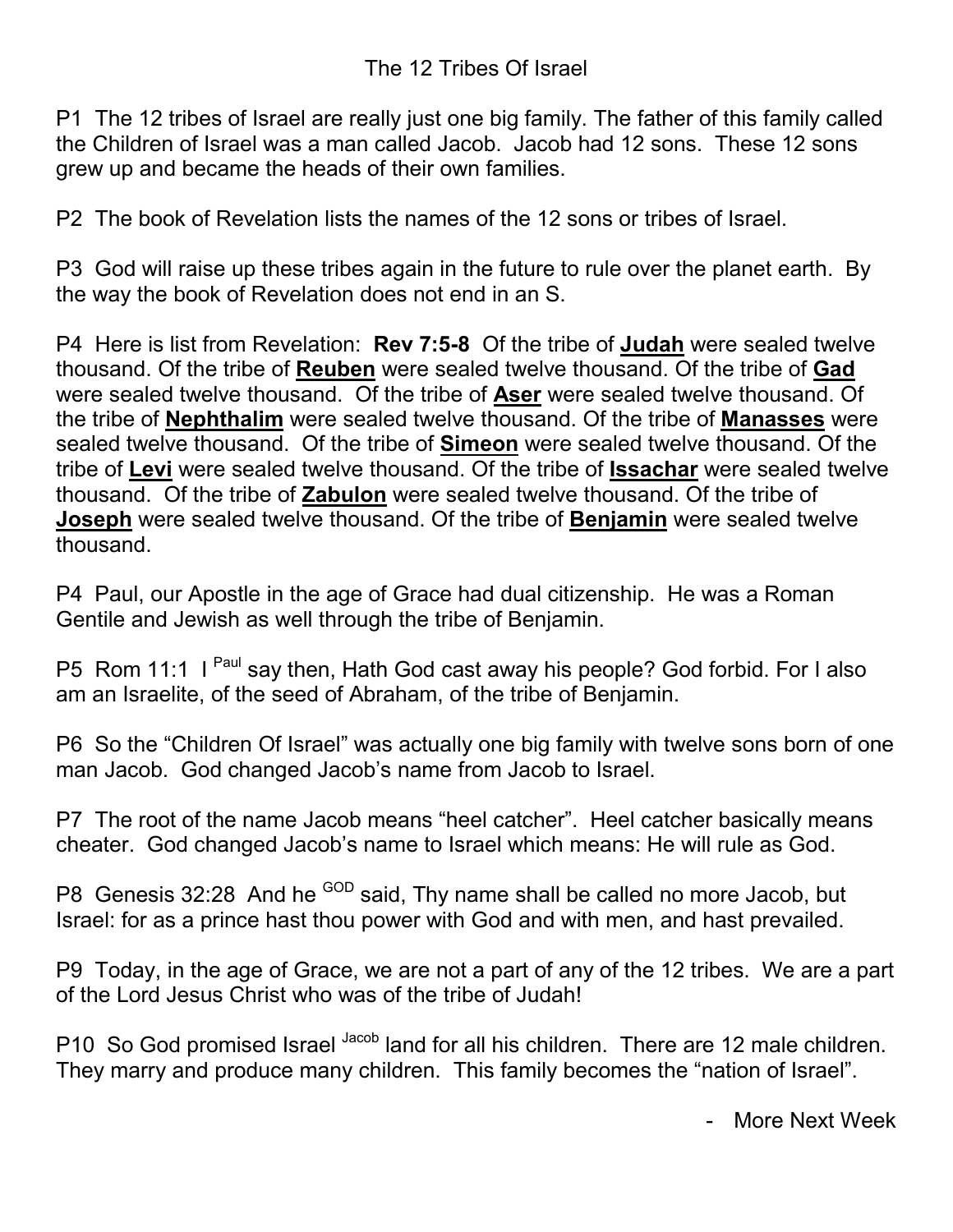



## Across

- 3. Jacob had 12 P1
- 6. the tribe of Jesus Christ p9
- 7. The 12 tribes of Israel are really just one big P1
- 9. you can find the 12 in this book p2
- 10. heel catcher means? p7

## Down

- 1. 12 blank of each tribe is sealed p3
- 2. Paul was of this tribe p4
- 4. will raise up these tribes again in the future p3
- 5. our Apostle in the age of Grace P4
- 8. God changed Jacob's name from Jacob to p6

What Did You Learn Today?